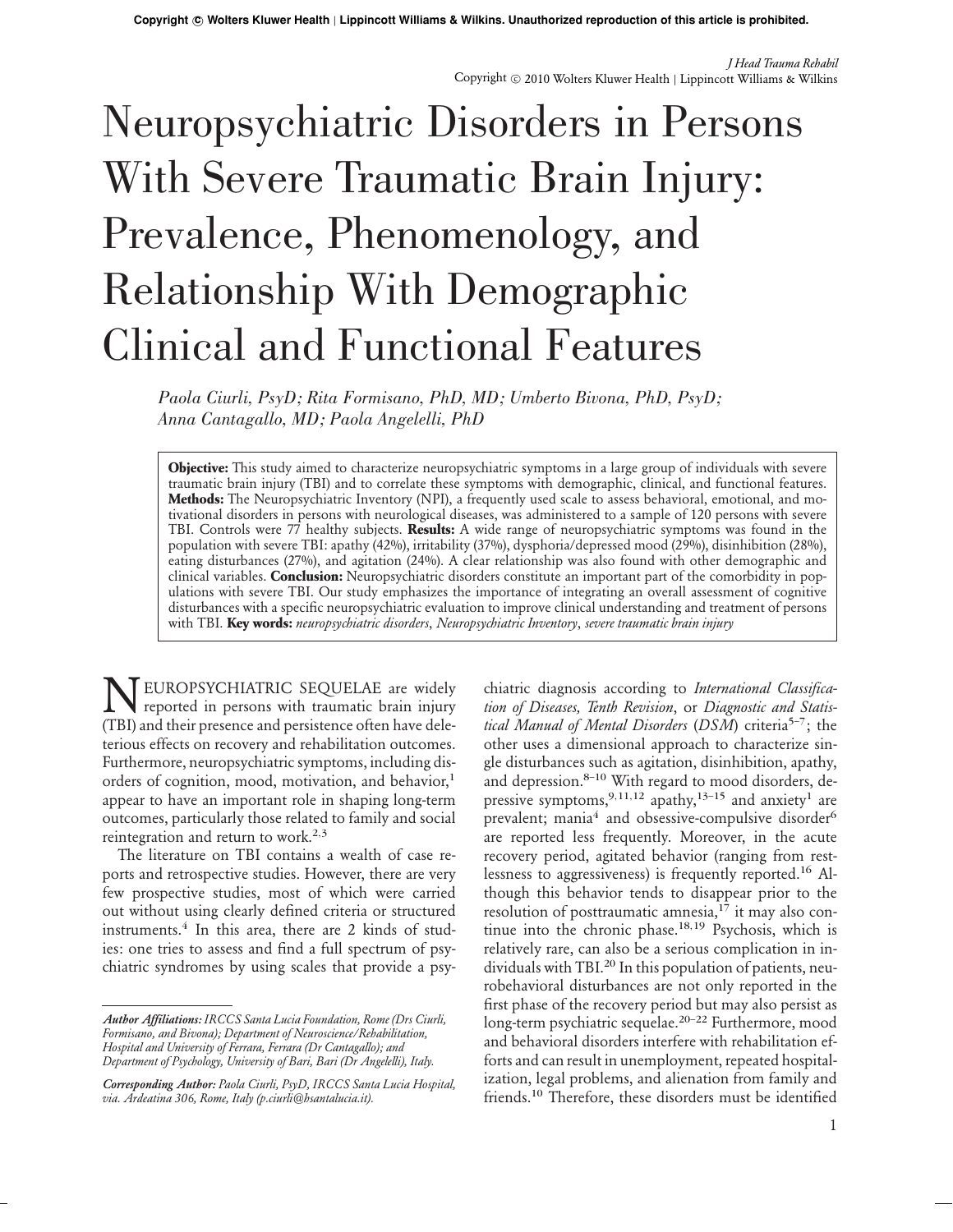by means of specific assessments.<sup>6</sup> In this way, effective treatments can be undertaken, leading to improved outcomes for individuals with TBI.

Assessing the neuropsychiatric disturbances of persons with brain injuries presents unique challenges.<sup>1,4</sup> Essentially, 4 factors have to be considered.<sup>23</sup> The first is that cognitive deficits (such as memory or language disturbances) and difficulty with self-monitoring and self-awareness, which are frequently associated with TBI, may alter neuropsychiatric assessments and force clinicians to look for other more reliable sources of information.<sup>24</sup> The second factor concerns diagnostic classification, which is usually based on the *DSM-IV*<sup>25</sup> criteria and generically separates psychiatric disorders into "primary" syndromes and "secondary" disorders (ie, associated with general medical conditions); moreover, it does not include phenomenology and specific neuropsychiatric disorders that are very common in populations with TBI such as apathy, irritability or agitation, and disinhibition. The third factor concerns the limited applicability of traditional diagnostic tools in a neurological population. These tools often consist of selfreports, which are inappropriate for persons with TBI, and standardized psychiatric interviews, which are often inadequate for persons with brain injuries because they were developed for psychiatric syndromes not for specific neuropsychiatric symptoms.<sup>26</sup> Finally, the fourth factor is that neurological and cognitive symptoms (such as hypoarousal, loss of energy, and neurovegetative disorders) often mimic or alter the clinical presentation of some psychiatric disturbances,  $4.23$  which are generally interpreted as somatizations of depression and anxiety.

In recent years, the importance of using specific neuropsychiatric tools that can measure the emotional and behavioral disturbances commonly observed after TBI has been underscored. New clinical tools have been developed<sup>23</sup> that permit detection and quantification of a wider range of neuropsychiatric changes. They are generally based on information gathered from caregivers because of the unreliability caused by deficits in cognition and insight, as well as unawareness. Cummings et  $al^{27}$ developed the Neuropsychiatric Inventory (NPI), which provides a comprehensive assessment of psychopathology. It consists of an informant-based interview that evaluates behavioral changes secondary to a neurological illness. It covers a wider range of neuropsychiatric symptoms than other tools and minimizes administration time. The authors validated its use in persons with dementia with different etiologies. More recently, the NPI was used successfully to describe the neuropsychiatric symptoms poststroke<sup>23</sup> and of a small cohort of persons with TBI.<sup>28</sup> The use of specific scales, such as the NPI, should increase the sensitivity of clinical observations and facilitate the assessment of neuropsychiatric symptoms.

In this study, we aimed to quantify and characterize neuropsychiatric disorders following severe TBI by using the NPI: (*a*) to obtain a comprehensive description of psychiatric disorders and (*b*) to study the clinical variables that predict the development of emotional and behavioral disorders after severe TBI.

## **MATERIALS AND METHODS**

### **Participants**

This multicenter study included a population of 120 subjects with severe TBI, admitted as in- or outpatients to the rehabilitation programs of the Santa Lucia Foundation (Rome, Italy) and the Department of Neuroscience, Rehabilitation Hospital (Ferrara, Italy), from February 2007 to January 2008. The study was approved by the local ethical committee.

The study sample was from an overall group of 136 persons with TBI admitted to these 2 rehabilitation hospitals. After enrollment, 9 persons with TBI were excluded because they, or their caregivers (7 cases), refused to provide informed consent; 6 persons with TBI were excluded because their caregivers were unreliable because of psychiatric disorders (2 cases) or to alcohol abuse (2 cases) or because they had a very low socioculture level (2 cases); 2 persons with TBI could not participate in the study because they were unexpectedly discharged; and 1 participant was excluded after providing informed consent because his caregiver did not want to continue the study because of psychological distress experienced during the interview. Finally, a total of 96 inpatients (80%) and 24 outpatients (20%) (specifically, 89 males [74.2%] and 31 females [25.8%]) met the inclusion criteria and were enrolled consecutively.

Inclusion criteria required a diagnosis of severe TBI (Glasgow Coma Scale score  $\leq 8$ )<sup>29</sup> medically documented by computerized tomography (CT) or magnetic resonance imaging (MRI) data; Levels of Cognitive Functioning Scale  $(LCF-S)^{30}$  score of 4 or more; age of at least 15 years at the time of injury; time interval from head trauma longer than 30 days; and provision of informed consent by both the person with severe TBI (or a legal representative) and by his or her caregiver. Subjects were excluded if they had a history of alcohol or drug abuse or if they already had psychiatric or neurological diseases prior to the severe TBI. Subjects who were already on antipsychotic, antidepressant, or anxiolytic drugs were also excluded.

#### **Procedures**

Demographic information (age, gender, and years of education) and injury severity data were collected by investigating medical records and by interviewing subjects and family members. All cases were submitted to careful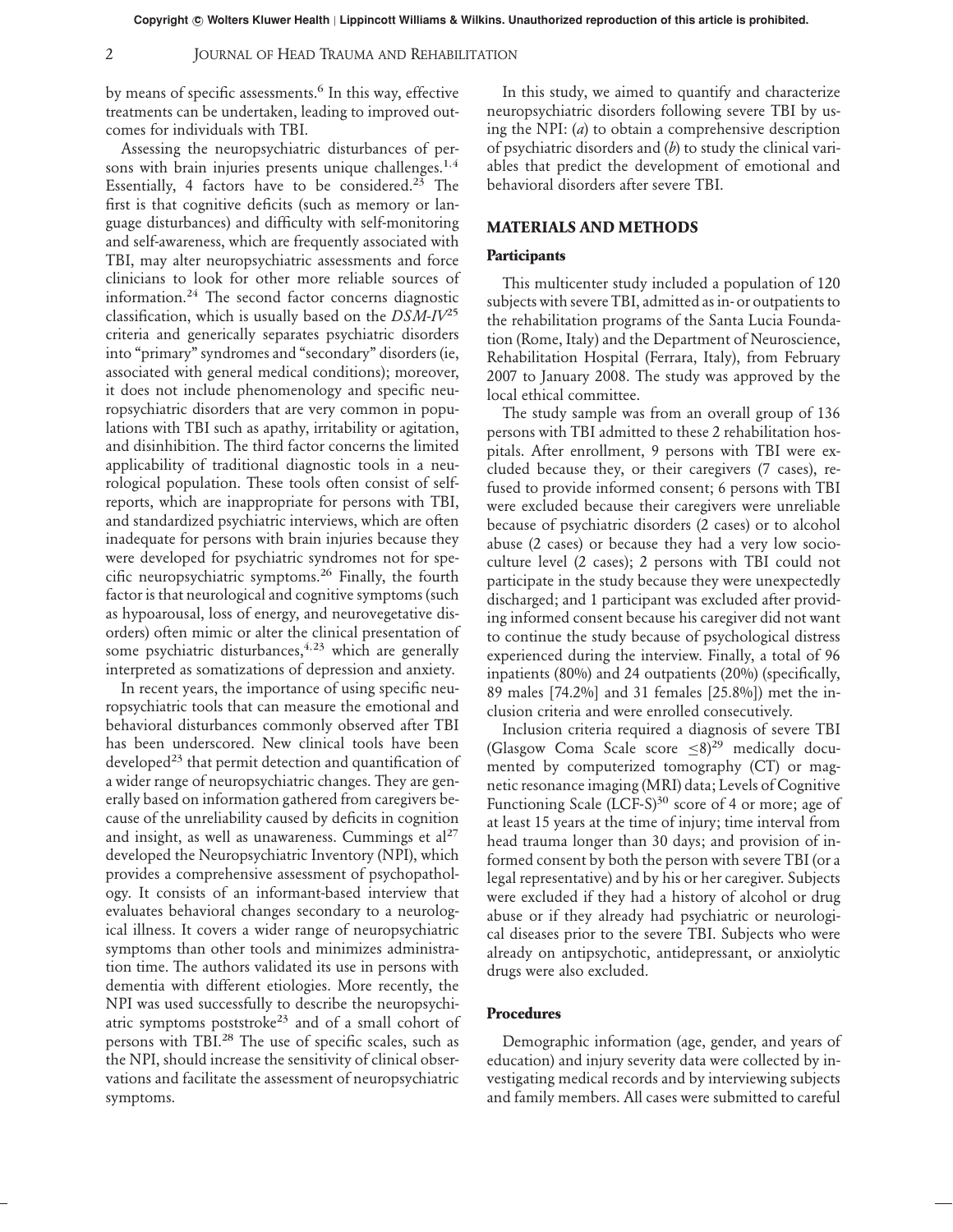|                                                | TBI group $(N = 120)$ |           | Healthy controls $(N = 77)$ |           |
|------------------------------------------------|-----------------------|-----------|-----------------------------|-----------|
| <b>Demographic features</b>                    | Mean $\pm$ SD         | Range     | Mean $\pm$ SD               | Range     |
| Age, y                                         | $31.3 \pm 12.7$       | $15 - 64$ | $36.1 \pm 12.9$             | $15 - 65$ |
| Education, y                                   | $11 \pm 3.5$          | $3 - 18$  | $12.6 \pm 3.9$              | $3 - 18$  |
| Gender distribution, n                         |                       |           |                             |           |
| Male                                           | 89                    |           | 42                          |           |
| Female                                         | 31                    |           | 35                          |           |
| Neurological features                          |                       |           |                             |           |
| Chronicity, mo                                 | $10.6 \pm 15.1$       | $1 - 73$  |                             |           |
| TFC, d                                         | $22.4 \pm 17.0$       | $0 - 80$  |                             |           |
|                                                | TBI group, n          |           |                             |           |
| Neuroimaging features                          |                       |           |                             |           |
| Pure DAI                                       | 46                    |           |                             |           |
| Focal unilateral or bilateral lesions          | 38                    |           |                             |           |
| DAI with unilateral or bilateral focal lesions | 36                    |           |                             |           |
| <b>Functional features</b>                     |                       |           |                             |           |
| Glasgow Outcome Scale score                    |                       |           |                             |           |
| 3                                              | 69                    |           |                             |           |
|                                                | 32                    |           |                             |           |
| 4<br>5                                         | 19                    |           |                             |           |
| Levels of Cognitive Functioning Scale score    |                       |           |                             |           |
| $4 - 5 - 6$                                    | 52                    |           |                             |           |
| $7 - 8$                                        | 68                    |           |                             |           |

**TABLE 1** *Demographic, clinical, and functional features of the persons with traumatic brain injury (TBI) and healthy controls*

Abbreviations: DAI, diffuse axonal injury; TFC, time from injury to when a person is able to consistently follow simple commands.

neuropsychiatric evaluation by a neuropsychologist. A neurologist administered the following scales to assess disabilities and functional recovery status: the Glasgow Outcome Scale (GOS), <sup>31</sup> divided into 3 levels: severe disability (a score of 3), moderate disability (a score of 4), or good recovery (a score of 5) and the LCF-S,  $30$  with scores ranging from 4 (confused/agitated) to 8 (purposeful/ appropriate).

Clinical variables included the interval (in days) from coma onset until the person was able to follow simple commands $32$  (TFC) and the interval from the TBI to the NPI evaluation (chronicity, coded as  $0 \le 12$  months and  $1 > 12$  months) (Table 1). TFC was established both from clinical reports of the acute and postacute phases and from caregivers' interviews. Subjects were identified as having severe TBI if their TFC was more than 6 hours,<sup>29,33</sup> their GCS score was 8 or less,<sup>29</sup> and whether they presented objective neurological findings (such as altered mental status, cranial nerve deficits, or limb paresis) and/or neuroimaging lesions (focal or diffuse). Although it has been demonstrated that the duration of posttraumatic amnesia is a significant clinical predictor of global and neuropsychological outcomes even when measured retrospectively,  $34,35$  this marker was not included because it was unavailable for some persons, unreliable in those with persistent memory problems, and still present in others. Two blinded neurologists diagnosed the available cerebral CT scan or MRI as (*a*) diffuse axonal injury (DAI), (*b*) unilateral/bilateral focal lesions, or (*c*) mixed features of unilateral/bilateral focal lesions and DAI. Cerebral lesions were diagnosed as focal when they were larger than 1 cm. Diffuse axonal injury was diagnosed when microscopic (<1 cm) and multiple lesions were present, based on the international literature on DAI.36–<sup>40</sup>

Seventy-seven age-matched, healthy volunteers served as control subjects. They were recruited outside the hospital and were included only if they presented no prior neurological or psychiatric disorders or reduced cognitive efficiency. We included healthy control participants to avoid overestimating neuropsychiatric symptoms in the population with TBI since at least some of the disturbances assessed by the NPI (such as dysphoria/depressed mood, anxiety, irritability, and nighttime/eating disturbances) can also be present in neurologically undamaged people. Table 1 shows the demographic, clinical, and functional features of the population with severe TBI and the demographic data of the healthy controls.

#### **Psychiatric assessment**

A close relative of each enrolled person with a brain injury and of each healthy control subject was interviewed using the 12-subscale version of the NPI. This

www.headtraumarehab.com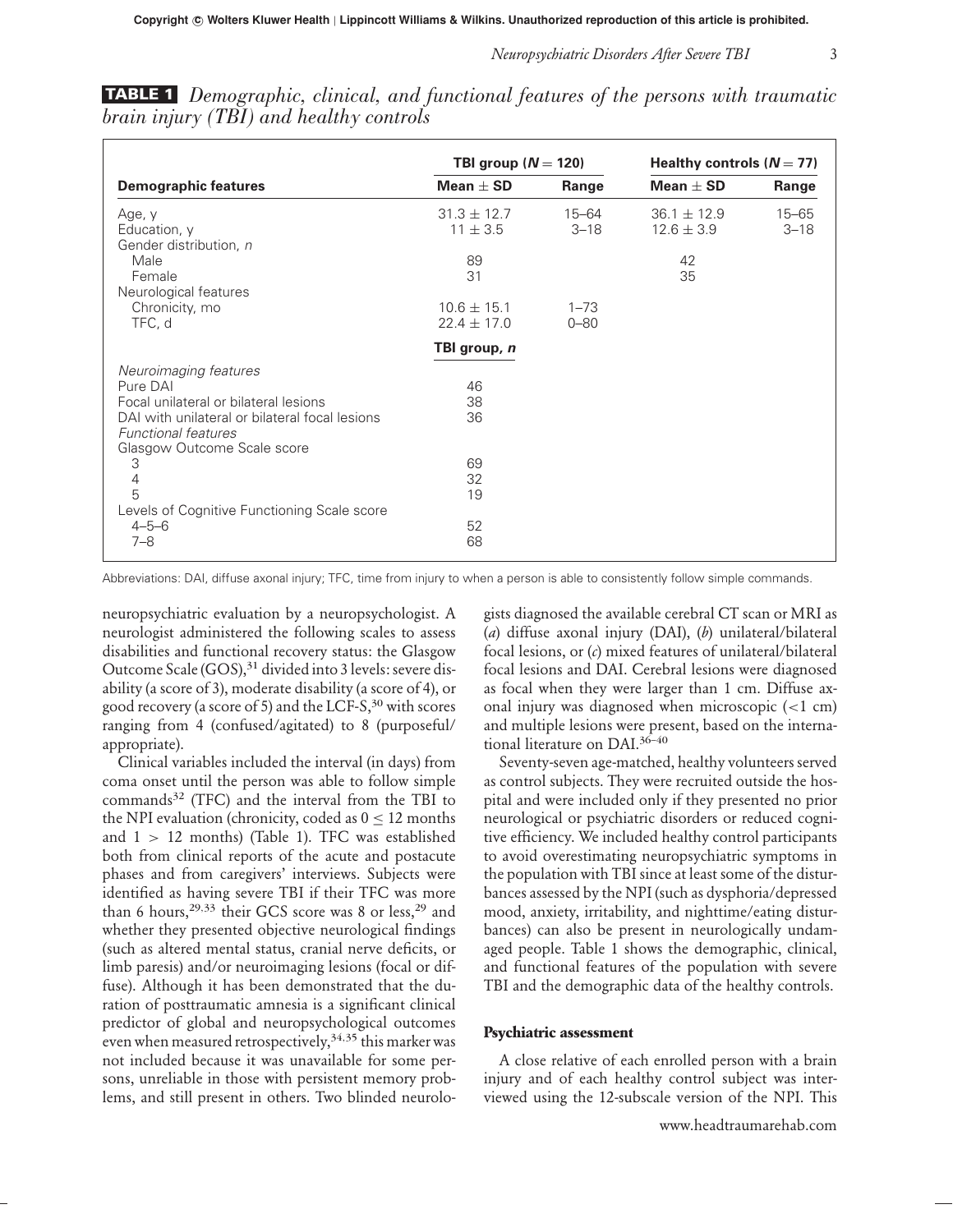tool has been validated in an Italian Alzheimer disease population<sup>41</sup> and demonstrated applicability to different populations of persons with brain injury.23,<sup>28</sup> Finally, the NPI has been shown to have good content and concurrent validity as well as adequate test-retest, between-rater reliability, and internal consistency.<sup>27</sup> The Italian version of the NPI has demonstrated comparable psychometric properties.<sup>41</sup> A neuropsychologist in each center administered the NPI to all TBI subjects' caregivers (when the former were admitted to our neuropsychological department) and to each control subject's relative. All subjects with TBI were interviewed before they started taking medications that act on the central nervous system, except for antiepileptic drugs if needed or if already prescribed in the intensive care unit or the neurosurgery unit.

The  $NPI^{27}$  can investigate the behavioral and mood changes of persons with Alzheimer disease<sup>42</sup> and persons having a stroke<sup>23</sup> in different phases of their diseases. Each subscale assesses a different area: delusions, hallucinations, agitation/aggression, dysphoria/depressed mood, anxiety, euphoria, apathy, disinhibition, irritability/lability, aberrant motor behavior, nighttime disturbances, and appetite/eating disturbances. The NPI consists of screening questions to help the relative determine whether behavior changed after the TBI and whether the altered behavior were present at the time of the interview ("in the current week"). If they respond positively, the symptom is explored by means of several subquestions focused on specific features of each disturbance. Symptom *severity* ranges from 1 (mild) to 3 (severe) and *frequency* from 1 (rarely) to 4 (very frequently) on the basis of the relative's estimation. Severity is mainly rated according to pervasiveness of the disturbance. Frequency is rated according to daily, weekly, or monthly recurrence. Typical screening questions are as follows: "Does your husband/wife seem more irritable to you now than before the head trauma? Has he/she ever shouted or cursed in anger?"<sup>27</sup> If the relative responds positively, the original protocol procedure is followed to rate severity and frequency of the disorder. The score for each behavioral domain is the product of the frequency and severity subscore for that particular behavior (maximum 12). Adaptation for normal controls required substitution of the term *brain-injured person* with *your relative* and *after the head trauma* with *this week*.

## **Data analysis**

Because of the ordinal nature of the scale, the neuropsychiatric data were analyzed using several nonparametric tests. The analysis consisted of a preliminary description of NPI score distribution in the sample of participants with severe TBI. To obtain an estimation

of symptom incidence in the population with TBI, for each NPI subscale, we computed the percentage of subjects with scores above the 95th percentile of the controls' distribution scores. In this way, we considered as clinically relevant only those scores that were above the control subjects' cutoffs. Then, to understand the phenomenology of the disturbances for each symptom, we computed the percentage of the various specific features that characterized it (ie, for apathy: decrease in activities, loss of interest in plans of family members, or other relevant people, etc). Bootstrap analysis was performed to compare between-group means. In fact, because of the nonnormal distribution of the composite NPI scores (multiplying frequency [1–4] by severity [1–3], subscores would not produce a 5, 7, or 11 composite score) and the nonnormal distribution obtained in our samples (distribution of the controls' scores was very skewed considering that 95% of them scored below 1), traditional parametric analyses were precluded and the nonparametric Kruskal-Wallis or Mann-Whitney *U* tests resulted in a loss of power.

Bootstrap analysis is a nonparametric resampling technique that allows a probability function based on the data set actually obtained in the population. It combines the scores of the samples studied into a unique pool of data from which it extracts a number of groups equal to the original number (in the present case, 4). Mean differences are then calculated from the randomly constituted groups. These operations (resampling and mean difference computation) are repeated on the data set 3000 times to produce a distribution of the possible mean difference for each NPI subscale. For each possible value obtained, the probability is then computed by the frequency distribution. If the observed difference is more than 95% of the expected difference from random resampling, it is judged to be significant at the .05 level.

To evaluate the role of other demographic, clinical, and functional variables in predicting the occurrence of various neuropsychiatric symptoms, a logistic regression analysis (forward stepwise) was performed using the various NPI symptoms (coded as  $1 =$  present and as  $0 =$ absent) as dependent variables and 7 different independent variables (age, education, gender, chronicity, TFC, GOS scores, and neuroimaging data) coded as described previously.

## **RESULTS**

#### **NPI: Incidence and phenomenology of symptoms**

For each NPI subscale, Table 2 reports the scores corresponding to the 95th percentile of the control population, the number (and corresponding proportion) of subjects with brain injuries who obtained scores above the controls' cutoffs (ie, the proportion of patients showing clinically relevant disturbances). A preliminary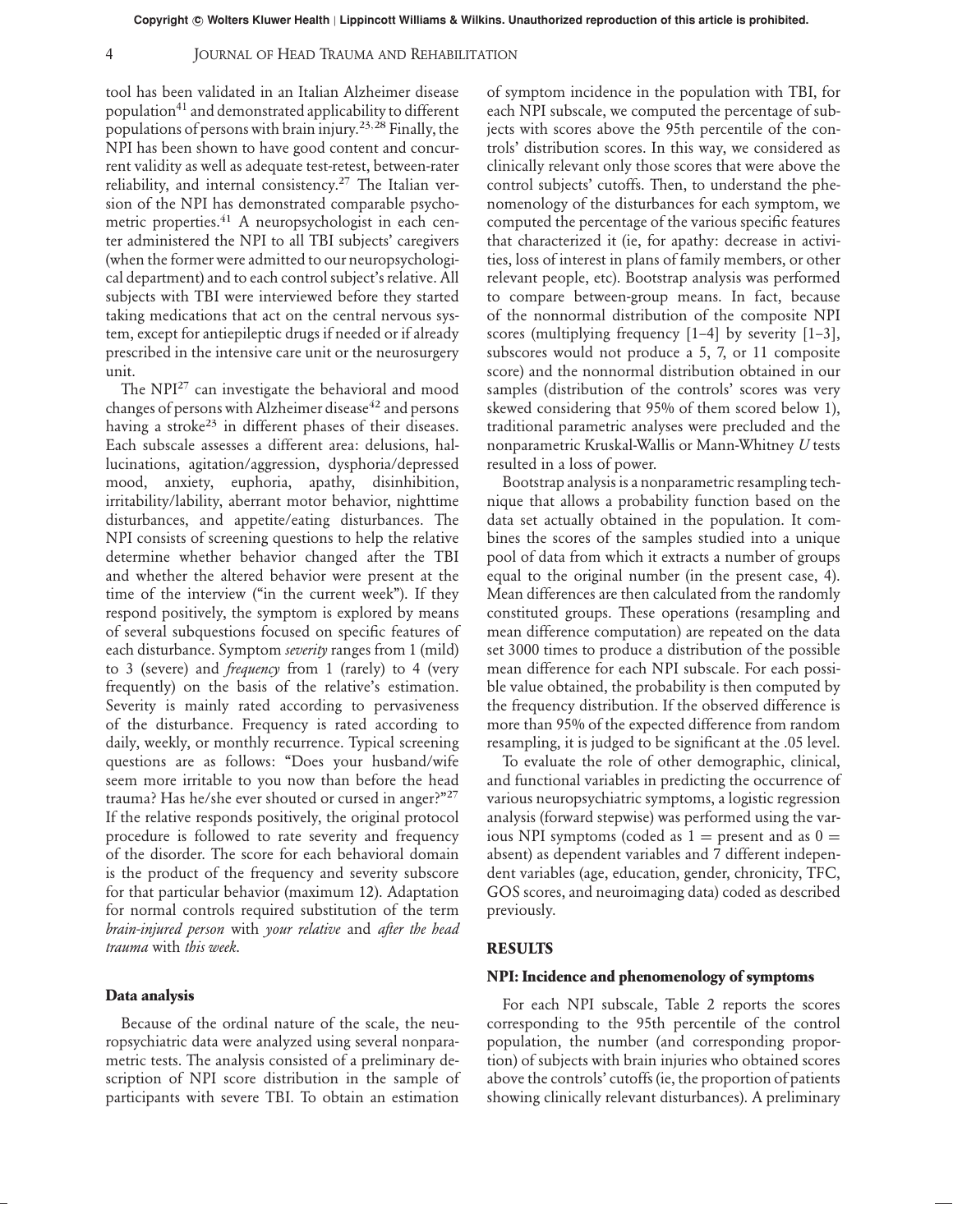| <b>Symptom</b>               | <b>Healthy controls</b><br>>95th percentile | <b>No. patients</b><br>>95th percentile | % Patients<br>>95th percentile |
|------------------------------|---------------------------------------------|-----------------------------------------|--------------------------------|
| <b>Delusions</b>             |                                             |                                         | 14                             |
| <b>Hallucinations</b>        |                                             | 9                                       | 8                              |
| Agitation/aggression         |                                             | 29                                      | 24                             |
| Dysphoria/depressed mood     |                                             | 35                                      | 29                             |
| Anxiety                      |                                             | 9                                       | 8                              |
| Euphoria                     |                                             | 16                                      | 13                             |
| Apathy                       |                                             | 50                                      | 42                             |
| Disinhibition                |                                             | 33                                      | 28                             |
| Irritability/lability        |                                             | 44                                      | 37                             |
| Aberrant motor behavior      |                                             |                                         | 9                              |
| Nighttime disturbances       |                                             | 18                                      | 15                             |
| Appetite/eating disturbances |                                             | 32                                      | 27                             |

**TABLE 2** *Prevalence of neuropsychiatric symptoms in the population with traumatic brain injury*

exploration of the table shows important qualitative differences between participants with TBI and healthy controls. In the TBI population, positive cases were recorded for delusions, hallucinations, euphoria, disinhibition, and aberrant motor behavior; in contrast, not one of these disturbances was recorded in controls. Moreover, several subjects with TBI presented scores exceeding controls' cutoffs for anxiety, dysphoria/depressed mood, agitation, irritability, apathy, and appetite/nighttime disturbances. In terms of prevalence, the most common neuropsychiatric symptom in subjects with TBI was apathy, exhibited in 42% of the cases, followed by irritability (37%), dysphoria/depressed mood (29%), disinhibition (28%), appetite/eating disturbances (27%), agitation/aggression (24%), nighttime disturbances (15%), and delusions and euphoria (14% and 13% respectively) and more rarely (10%) by aberrant motor behavior (9%), hallucinations (8%), and anxiety (8%). Table 3 shows the phenomenology characterizing the most frequent symptoms of each disturbance.

## **Comparison between persons with severe TBI and healthy controls**

Table 4 shows the mean composite neuropsychiatric score for each symptom in persons with severe TBI and healthy controls. In the TBI group several neuropsychiatric symptoms resulted significantly present: delusions, agitation, dysphoria/depressed mood, apathy, disinhibition, irritability and appetite/eating disturbances (all *P* < .001), euphoria, aberrant motor behavior and nighttime disturbances (all *P* < .01). For hallucinations and anxiety the analysis of mean failed to highlight higher scores in TBI population with respect to controls. Results of these analysis suggested that the group with severe TBI was significantly disturbed by several neuropsychiatric symptoms.

# **Relationship with other demographic or clinical features**

Table 5 shows significant results of the multiple logistic regression analysis. Dysphoria/depressed mood and nighttime disturbances were significantly associated with age. Older persons with TBI had a higher risk of developing depressive symptoms and nighttime disturbances than younger persons with these injuries. Irritability was linked with chronicity. Persons with TBI at 1 year from the onset of severe TBI had a greater risk of becoming irritable. Aberrant motor behaviors and anxiety were significantly associated with focal lesions. In particular, persons with TBI and focal unilateral or bilateral lesions had a 9 times greater risk of developing aberrant motor behaviors and a 4 times greater risk of developing anxious behaviors than the other persons with TBI. None of the other more frequent disorders were associated with any other lesion site or injury features. Finally, apathy and disinhibition were associated with GOS score severity. Persons with TBI and a GOS score of 3 had a 4 times greater risk of developing apathetic behaviors and a 3 times greater risk of developing disinhibition than the other injured persons.

## **DISCUSSION**

The aims of the present study were to obtain a comprehensive description of psychiatric disorders in a population with severe TBI by using the NPI and to identify the demographic, clinical, and functional variables that can predict the development of emotional and behavioral disorders in this population. After severe TBI, at least 1 of the 12 investigated neuropsychiatric symptoms was found to be clinically relevant in 78% of persons with TBI. The most frequent neuropsychiatric disorders in our sample of participants with severe TBI were apathy,

www.headtraumarehab.com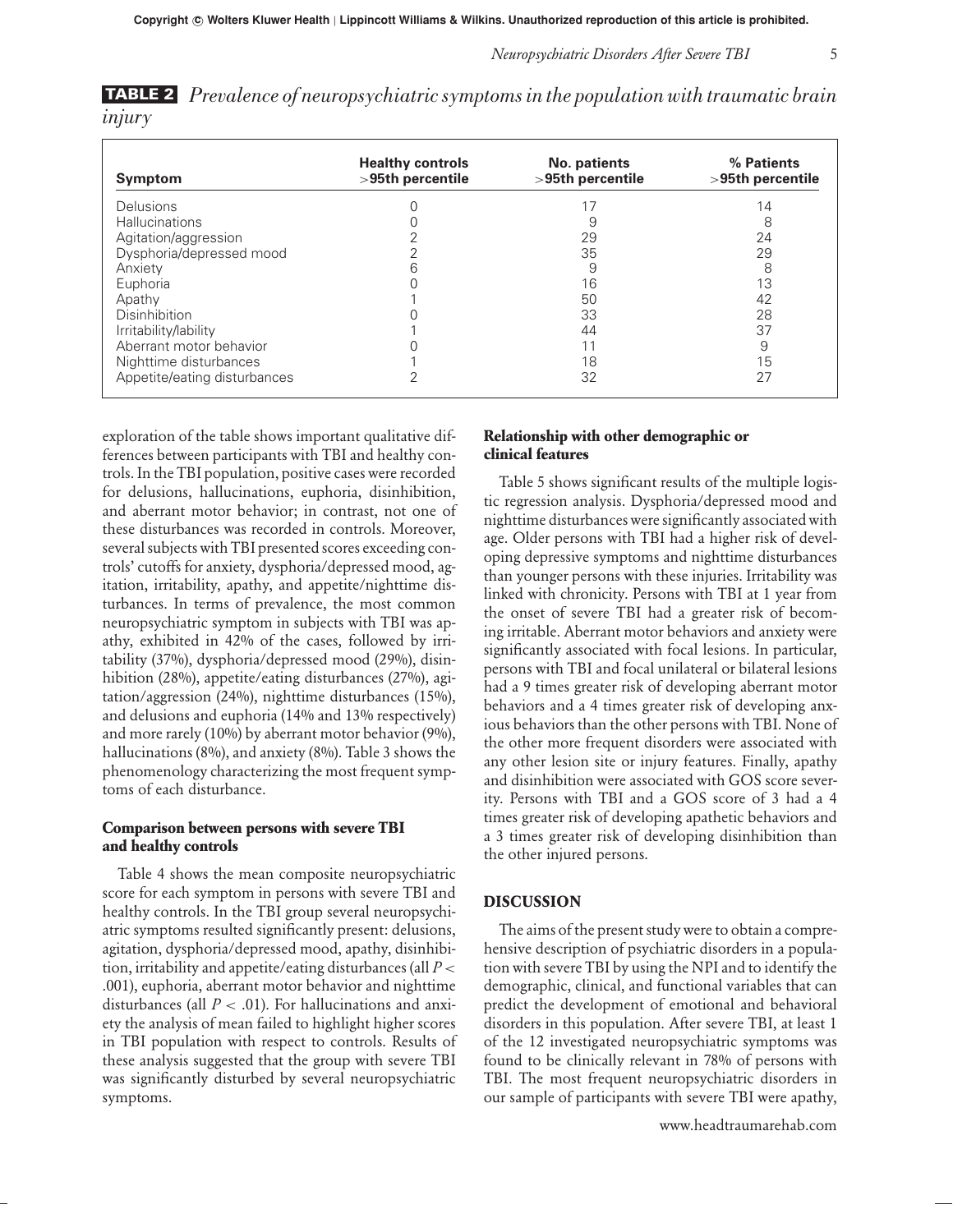| Neuropsychiatric<br><b>Inventory domains</b> | <b>Symptoms</b>                                                                                    | %        |
|----------------------------------------------|----------------------------------------------------------------------------------------------------|----------|
| Apathy                                       | Decrease in activities                                                                             | 76       |
|                                              | Loss of interest in family members' or other relevant people's plans                               | 76       |
|                                              | Inattention to usual interests                                                                     | 70       |
|                                              | Reluctance to start a conversation                                                                 | 67       |
| Irritability/lability                        | Enhanced impatience and nervousness                                                                | 75       |
|                                              | Outbursts of anger                                                                                 | 63       |
|                                              | Impatience for delays or planned activities                                                        | 50       |
| Dysphoria/depressed mood                     | Crying episodes and sadness                                                                        | 77       |
|                                              | Pessimism                                                                                          | 69       |
|                                              | Feeling of uselessness and being a burden on family members                                        | 54       |
|                                              | Suicidal ideas                                                                                     | 54       |
| Disinhibition                                | Acting impulsively                                                                                 | 58       |
|                                              | Speaking confidentially with unfamiliar people                                                     | 53       |
|                                              | Being tactless and offensive                                                                       | 34       |
| Appetite/eating disturbances                 | Alterations of eating habits (eg, preferred food or putting too much food in                       | 47       |
|                                              | the mouth)                                                                                         |          |
|                                              | Enhanced appetite                                                                                  | 42       |
| Agitation/aggression                         | Obstinacy                                                                                          | 77       |
|                                              | Noncompliance, refusal to cooperate with the caregiver                                             | 77       |
|                                              | Screams and imprecations                                                                           | 70       |
|                                              | Violence toward objects and even people                                                            | 54       |
| Nighttime disturbances                       | Awaking during the night                                                                           | 50       |
|                                              | Difficulties in falling asleep                                                                     | 33       |
|                                              | Inadequate behaviors such as getting up and wandering around the house                             | 33       |
|                                              | Sleeping during the day                                                                            | 33       |
| Delusions                                    | Illogical belief that relatives or other people lie on their true identity                         | 50       |
|                                              | Persuasion that someone was conspiring against them and felt in anger that                         | 30       |
|                                              | family members would leave them                                                                    |          |
| Euphoria                                     | Childish humor                                                                                     | 63       |
|                                              | Tendency to find things ridiculous that were not<br>Sense of unmotivated well-being or happiness   | 50<br>38 |
| Aberrant motor behavior                      |                                                                                                    | 50       |
|                                              | Walking without a goal                                                                             |          |
| <b>Hallucinations</b>                        | Repeating movements such as going back and forth on the wheelchair<br>Referring things not present | 50<br>60 |
|                                              |                                                                                                    | 40       |
| Anxiety                                      | Speaking with imaginary people<br>Excessive preoccupation about programmed events                  | 40       |
|                                              | Separation anxiety                                                                                 | 40       |
|                                              | Subjective tension and inability to relax                                                          | 30       |
|                                              | Anxiety related to specific places (socially frequented) or situations (eg, cars)                  | 30       |
|                                              |                                                                                                    |          |

| <b>TABLE 3</b> Phenomenology of most frequent symptom |  |  |
|-------------------------------------------------------|--|--|
|                                                       |  |  |

followed by irritability, dysphoria/depressed mood, disinhibition, appetite/eating disturbances, and agitation/ aggression. Although it is not easy to compare our results with those of previous studies on populations with TBI because of the different approaches used (*DSM-IV* classification or rating scales evaluating single symptoms), they confirm the high frequency and wide range of neuropsychiatric disturbances in populations with severe TBI.

The high frequency of apathy in our sample of participants with TBI is in line with the findings of other studies that assessed adults with TBI using the Apathy Evaluation Scale, $^{13}$  in which the average rate of apathy was 61.4%, with the lowest prevalence of 46.4%<sup>43</sup> and the highest of  $71.1\%$ .<sup>15</sup> It is well known that loss of motivation impairs rehabilitation outcomes and coping skills<sup>44</sup> and that it is one of the most common problems for persons with TBI and their families.<sup>45</sup> Nevertheless, unlike reports in previous studies, here apathy was not correlated with gender,  $46$  chronicity,  $47$  or injury severity.<sup>15,46</sup>

Regarding symptoms of depression and anxiety, the frequency of occurrence of both symptoms in the present and previous research deserves some comments. Dysphoria/depressed mood was found in 29% of persons with TBI in our sample, whereas in previous studies,<sup>1,48</sup> the incidence of depression ranged from  $6\%$ to 77%. Similarly, positive scores on the anxiety subscale were found in 8% of participants in our sample, whereas anxiety was reported to range from 11% to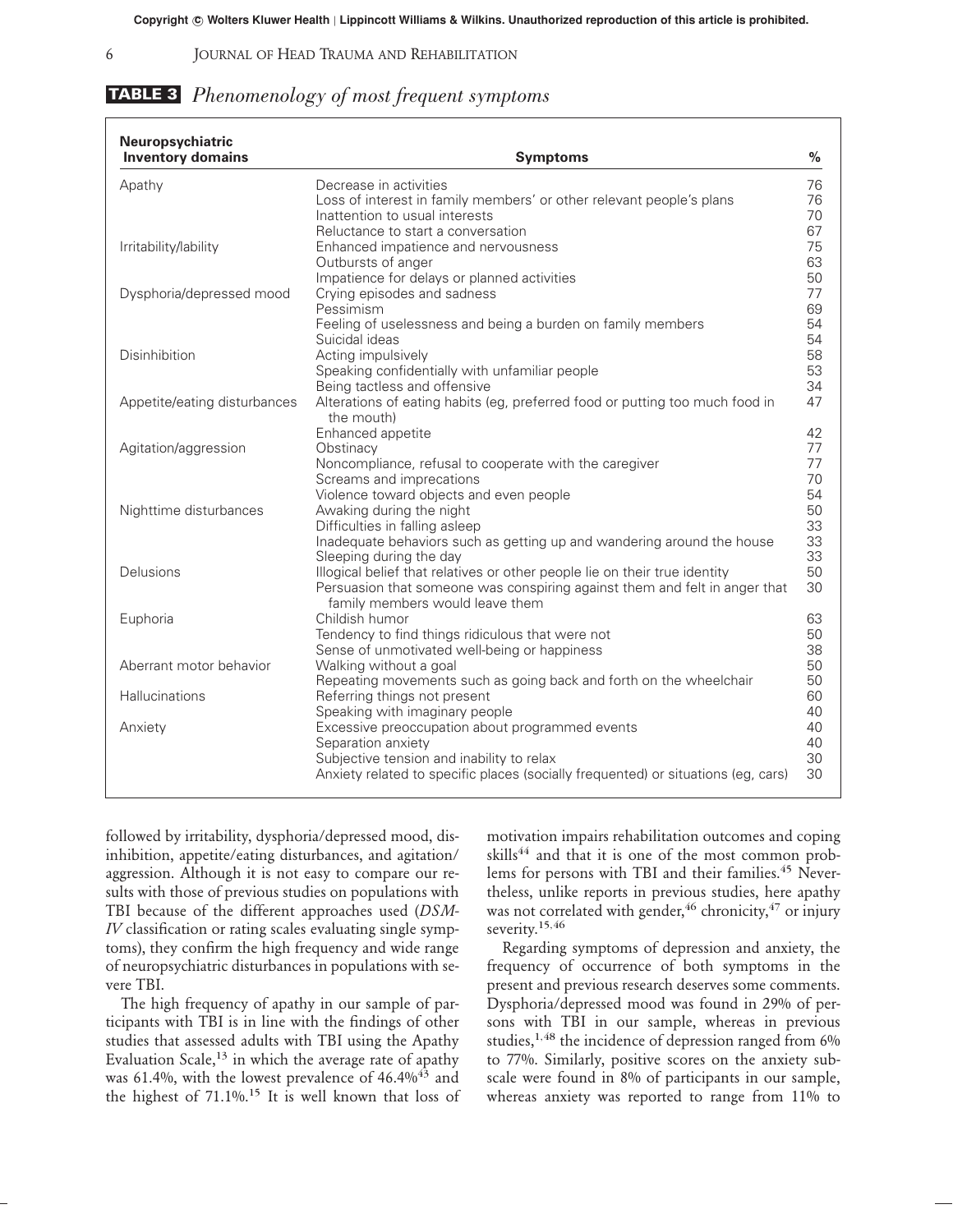**TABLE 4** *Mean Neuropsychiatric Inventory composite scores of healthy controls and persons with traumatic brain injury (TBI)*<sup>a</sup>

| Symptoms                           | <b>Healthy</b><br>controls<br>$(n = 77)$ | Persons<br>with TBI<br>$(n = 120)$ |
|------------------------------------|------------------------------------------|------------------------------------|
| Delusions<br><b>Hallucinations</b> | 0.000<br>0.000                           | 0.692*<br>0.250                    |
| Agitation/aggression               | 0.260                                    | 1.942*                             |
| Dysphoria/depressed mood           | 0.273                                    | $2.067*$                           |
| Anxiety                            | 1.156                                    | 1.108                              |
| Euphoria                           | 0.000                                    | $0.550**$                          |
| Apathy                             | 0.208                                    | $3.458*$                           |
| Disinhibition                      | 0.000                                    | $1.042*$                           |
| Irritability/lability              | 0.117                                    | $2.342*$                           |
| Aberrant motor behavior            | 0.000                                    | $0.567**$                          |
| Nighttime disturbances             | 0.299                                    | $1.075**$                          |
| Appetite/eating disturbances       | 0.403                                    | 1.692*                             |
| Total score                        | 2.714                                    | 16.783*                            |

<sup>a</sup>Comparison with healthy controls: <sup>∗</sup>*P* < .001; ∗∗*P* < .01.

70% in other investigations of TBI.<sup>1,48</sup> These variations can be explained by methodological differences. Most studies used the *DSM-IV* or research diagnostic criteria. The diagnosis of depression according to *DSM-IV* is based on clusters of symptoms that vary in number according to the different subtypes of depression; moreover, many of these symptoms are somatic or motivational and in TBI may occur independently of their effects on mood disorders. For example, fatigue, sleep disturbances, and concentration difficulties are common signs and symptoms in TBI with and without mood disorders.<sup>4,49</sup>

In contrast, the dysphoria/depressed mood domain of the NPI excludes features common to both TBI and depression (ie, vegetative symptoms) and includes more specific mood changes than other tools based on the *DSM-IV* diagnostic criteria.<sup>50</sup> Indeed, we found a higher frequency of apathy than dysphoria/depressed mood in our sample of participants with severe TBI. Moreover, even if the different apathy and depression evaluation scales are often correlated,<sup>51</sup> these 2 symptoms have to be clinically differentiated. In fact, Andersson et al<sup>52</sup> found that although apathy and depression share common clinical features (reduced initiative, lack of emotional responsiveness, and inattention), they can occur independently. In fact, apathy was not correlated with depressed mood, which is one of the main symptoms of depression. The NPI subscores for apathy and dysphoria/depressed mood confirm what we commonly observe with severe TBI in our practice.

*Neuropsychiatric Disorders After Severe TBI* 7

As for phenomenology, in our study, dysphoria/ depressed mood was manifested mostly by crying episodes and sadness, pessimism and feelings of uselessness, being a burden on family members, and, finally, suicidal ideas. These data are in line with the interesting results of Jorge and colleagues.<sup>11</sup> These authors examined the evolution of psychological and somatic symptoms over the course of 1 year in 66 subjects with TBI and found that 4 symptoms consistently differentiated depressed from nondepressed persons: depressed mood, reduced energy, feelings of worthlessness, and suicidal ideation.

It stands to reason that a person who is experiencing apathy or dysphoria will manifest lower functioning with regard to collaboration in rehabilitation or in the activities of daily living because of pessimism or a loss of motivation. Both the high frequency of these passive behavioral features (apathy and depressed mood) and the kind of phenomenology associated with these disturbances, such as decreased activities, loss of interest in others, neglecting usual interests, sadness, and pessimism, may explain the high level of family distress and the poor functional outcome in terms of social reintegration and school/work reentry. All these symptoms affect participation in daily living activities, which is the strongest predictor of life satisfaction,<sup>53</sup> and the ability to get along with people, to afford things, and to engage in work and leisure.<sup>54</sup> We also detected the typical positive symptoms of severe TBI such as irritability, disinhibition, agitation/aggression, and, less frequently, euphoria, aberrant motor behavior, delusions, and hallucinations. Although other studies have reported similar disturbances, comparisons are often impossible because some authors diagnosed these symptoms as psychotic $48,55$  or manic<sup>6,56,57</sup> whereas others focused only on single disturbances such as agitation<sup>19,58</sup> or aggression.<sup>4,59,60</sup> For example, irritability is often considered a single symptom of broader syndromes such as mania,<sup>56</sup> bipolar disorders,<sup>61</sup> or postconcussive syndromes.<sup>62</sup> Moreover, most studies do not report base rates of psychiatric symptoms in healthy controls, although symptoms such as irritability, anxiety, and depressed mood may also be present as situational or reactive conditions in these subjects. For this reason, we decided to enroll a control group of normal subjects.

With regard to the influence of age, we found that older persons with TBI were at higher risk of developing depressed mood and nighttime disturbances. Consistently with these findings, previous studies $63,64$  reported statistically significant correlations between age and likelihood of depression (ie, depression has been found to be more frequent with increasing age). Conversely, Deb and Burns<sup>65</sup> found that depressive disorders were more common in younger persons with TBI than in older ones, but the age difference was not statistically significant.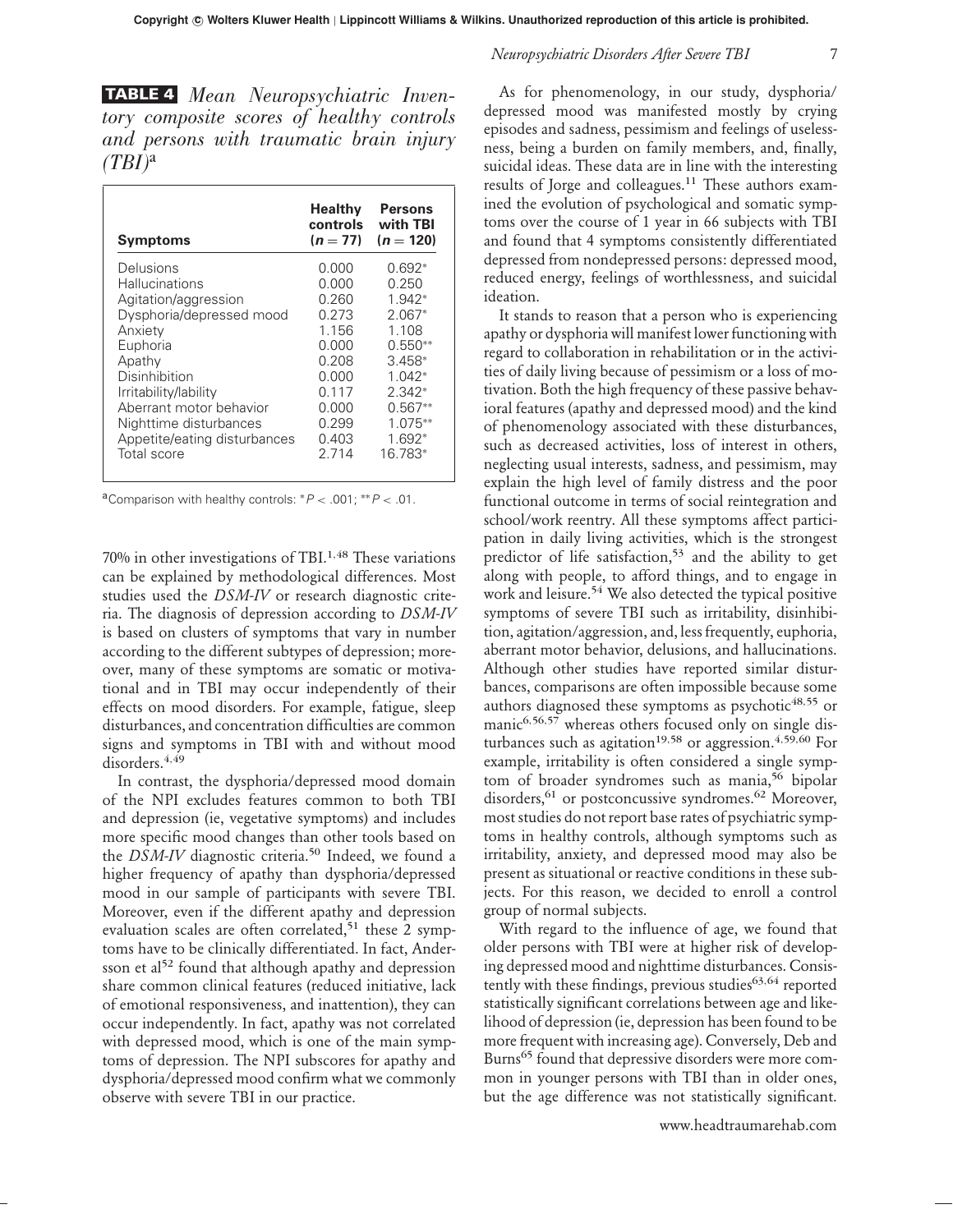| <b>Variables</b>                  | <b>NPI symptoms</b>     |                                                                                                                             |
|-----------------------------------|-------------------------|-----------------------------------------------------------------------------------------------------------------------------|
| Age                               | Dysphoria/depressed     | $OR = 1.04$ , 95% $Cl = 1.00-1.07$ , accuracy in prediction 63%,<br>significance of model $\chi^2 = 8.18$ , P = .01         |
|                                   | Nighttime disturbances  | $OR = 1.04$ , 95% $Cl = 1.00-1.08$ , accuracy in prediction<br>84,8%, significance of model $x^2 = 4.26$ , $P < .05$        |
| Chronicity                        | Irritability/lability   | $OR = 1.11$ , 95% $Cl = 1.33-6.36$ , accuracy in prediction<br>71.4%, significance of model $x^2 = 16.64$ , $P = .001$      |
| Focal lesion                      | Aberrant motor behavior | $OR = 9.42$ , 95% Cl = 1.83-48.32, accuracy in prediction<br>91.4%, significance of model $x^2 = 9.04$ , $P = .001$         |
|                                   | Anxiety                 | $OR = 4.09$ , 95% $Cl = 1.59 - 10.48$ , accuracy in prediction<br>76.2%, significance of model $\chi^2 = 8.71$ , $P = .001$ |
| Glasgow Outcome<br>Scale severity | Apathy                  | $OR = 3.77$ , 95% $Cl = 1.62 - 8.73$ , accuracy in prediction<br>64.8%, significance of model $\chi^2 = 10.27$ , $P = .001$ |
|                                   | Disinhibition           | $OR = 2.84$ , 95% Cl = 1.04–7.83, accuracy in prediction<br>74,3%, significance of model $\chi^2 = 4.57$ , $P = .05$        |

|  | <b>TABLE 5</b> Multiple logistic regression results <sup>a</sup> |  |
|--|------------------------------------------------------------------|--|
|  |                                                                  |  |

Abbreviations: CI, confidence interval; NPI, Neuropsychiatric Inventory; OR, odds ratio.

aSignificant relations between NPI symptoms and other demographic, clinical, and functional variables.

Moreover, unlike our study, which evaluated a sample of participants with severe TBI ranging in age from 15 to 65 years, these authors split their participants into 2 age groups, that is, 18 to 65 years and older than 65 years. Because of these methodological differences, our results cannot be compared with those of Deb and Burns.<sup>65</sup>

Older age was also found to correlate with nighttime disturbances, which are generally taken into account by different evaluation scales to diagnose depression. Since increased levels of anxiety and depression are commonly associated with sleep disturbances,<sup>66</sup> the similar correlation found between nighttime disturbances and older age should be considered an expected result, as secondary correlation with depressed mood. However, a recent study<sup>67</sup> did not find any statistically significant correlation between age and sleep disturbance; however, it showed that this symptom is a very common problem (70%) in all persons with closed-head injury.

As far as clinical variables are concerned, chronicity has been found to significantly correlate with irritability. In fact, persons at 1 year from the onset of severe TBI had a higher risk of becoming irritable. These data likely have 2 explanations: (*a*) the association of greater time postinjury with greater reporting of irritability suggests that caregivers' awareness of such problems increased with increasing exposure, and (*b*) that the difficulties experienced by persons with TBI in their family and social reintegration or in school or work reentry may have increased irritability. Also, other authors<sup>1</sup> found that behavioral deficits not only persisted in the population with TBI but also became even more severe with passing time, probably because of exposure to stressful factors associated with daily life changes and the coping process.

Our finding of a significant correlation between the presence of focal lesions and the risk of developing aberrant motor behavior is consistent with the data reported by Van Der Naalt et al.<sup>68</sup> These authors used CT and MRI along with a prospective investigation of the relationship between early behavioral disturbances and cerebral abnormalities on imaging studies in 67 subjects with mild to moderate TBI. In this latter study,<sup>68</sup> CT focal lesions were diagnosed in 81% of the persons with mild TBI and in 100% of the persons with moderate TBI who were restless or agitated. Similarly, late MRI imaging revealed focal lesions in most of the participants in our sample. Most frequently, individuals with TBI and early behavioral disturbances present lesions of the frontotemporal lobes. Thus, subjects with restlessness and agitation have likely suffered focal brain damage.<sup>68</sup> Moreover, in agreement with previous imaging studies,  $69,70$  residual emotional disturbances reported 1 year after injury were associated with focal cerebral lesions. In our study, DAI was present in most persons with TBI, although cerebral MRI was not available for all enrolled subjects. As it is well known that CT scans can detect DAI in only about 50% of persons with  $TBI<sup>71</sup>$  and that these scans are not sensitive to injury-related changes, the lack of any statistically significant correlation between DAI and any clinical or neuropsychiatric features cannot be considered as a conclusive result.

In our study, apathy and disinhibition were significantly correlated with severity of disability (GOS score), which, therefore, may have had a greater impact on final outcomes, social functioning, and reintegration. In fact, the presence of such symptoms in the population with TBI may have considerably affected the possibility of successful family and social reintegration and of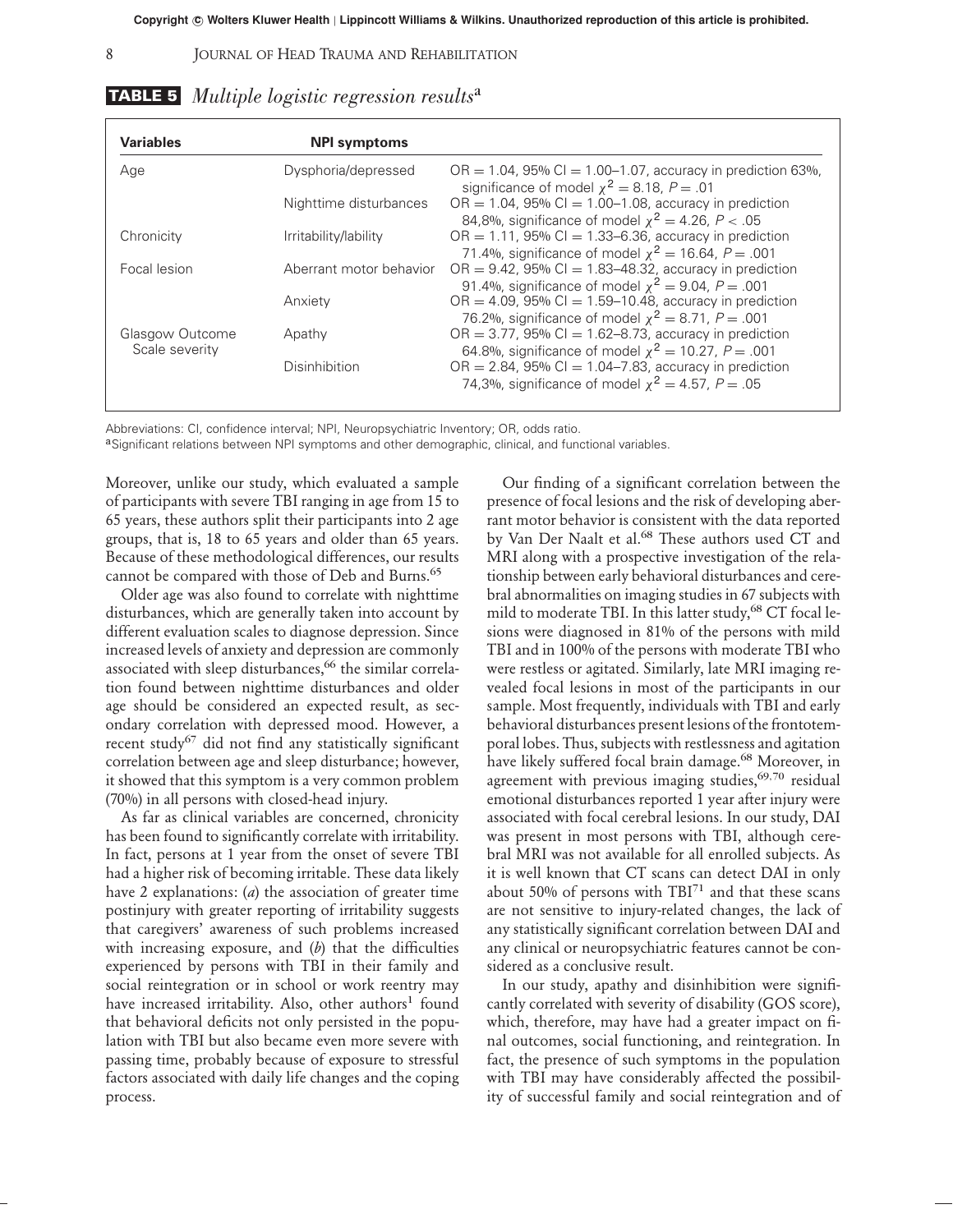## *Neuropsychiatric Disorders After Severe TBI* 9

work/study reentry. It is a common issue for the caregiver of persons with TBI to have to deal with behavioral and/or emotional disturbances, which usually cause social isolation.

Regarding disinhibition, a few studies in the literature focused on this symptom, probably because it is included in the psychiatric syndrome of psychosis. Starkstein and Robinson<sup>72</sup> found a statistically significant correlation between the disinhibition syndrome and orbitofrontal and basotemporal lesions after acquired brain injury. The association between disinhibition and worse GOS score confirmed our clinical experience and previous data<sup>73</sup> on poor social outcome; indeed, this kind of "active" disorder may cause social isolation, a loss of friends, and a decrease in intimate and sexual relationships, with consequent worsening in the quality of life of both persons with TBI and caregivers.<sup>73</sup>

Finally, the present study shows that the use of an informant-based interview, such as the NPI, which is based on specific neuropsychiatric disturbances commonly found in neurologically damaged persons, may provide a much broader overview of neuropsychiatric sequelae in a population with severe neuropsychological deficits due to TBI (LCF-S score from 4 to 8). Indeed, these disorders are very difficult to detect by using selfreports because of the presence of deficits in awareness and introspection. Moreover, in the present study, we extended the use of this tool beyond the study of dementia and stroke23,<sup>41</sup> and confirmed the suitability of this kind of interview for use with persons with severe TBI.<sup>28</sup> Finally, because the NPI compares the injured person's condition (before vs after TBI), it allows investigating whether the symptoms can be considered a direct consequence of the trauma per se or a worsening of the person's premorbid personality.

The present study underscores the importance of monitoring severe emotional and behavioral disturbances, which are very frequent, often long-lasting, and a relevant part of the comorbidity of this neurological population. In our sample of participants with TBI, we found a high prevalence of clinically relevant neuropsychiatric disturbances. Further studies including different cohorts of patients (ie, persons without TBI or neurological illness, such as heart disease or orthopedic injury) are needed to determine whether the neuropsychiatric symptoms found in severe TBI are directly correlated with the TBI, with impaired function, or with the trauma per se. Moreover, the methodology for assessing outcomes of persons with TBI must be improved with regard to family, social, and occupational reintegration and perception of the quality of life.

In conclusion, our study emphasizes the importance of integrating an overall assessment of cognitive disturbances with a specific neuropsychiatric evaluation so that all possible comorbidities are considered in the rehabilitation of persons with severe TBI. In this way, disturbances could be treated early and specifically, thus improving collaboration in rehabilitation programs and leading to better long-term psychosocial outcomes, social reintegration, and a higher quality of life for persons with TBI and their families.

#### **REFERENCES**

- 1. Rao V, Lyketsos C. Neuropsychiatric sequelae of traumatic brain injury. *Psychosomatics*. 2000;41(2):95–103.
- 2. Lippert-Gruener M, Wedekind Ch, Klug N. Functional and psychosocial outcome one year after brain injury and early onset rehabilitation therapy. *J Rehabil Med*. 2002;34:211–214.
- 3. Warriner EM, Velikonja D. Psychiatric disturbances after traumatic brain injury. *Neurobehav Pers Changes Curr Psychiatry Rep.* 2006;8:73–80.
- 4. Kim E, Lauterbacch EC, Reeve A, et al. Neuropsychiatric complications of traumatic brain injury: a critical review of the literature (A Report by the ANPA Committee on Research). *J Neuropsychiatry Clin Neurosci*. 2007;19(2):106–127.
- 5. Deb S, Lyons I, Koutzoukis C, Ali I, McCarthy G. Rate of psychiatric illness 1 year after traumatic brain injury. *Am J Psychiatry*. 1999;156:374–378.
- 6. Van Reekum R, Bolago I, Finlayson MAJ, Garner S, Links PS. Psychiatric disorders after traumatic brain injury. *Brain Inj*. 1996;10(5):319–327.
- 7. Koponen S, Taiminen T, Portin R, et al. Axis I and II psychiatric disorders after traumatic brain injury: a 30-year follow up study. *Am J Psychiatry*. 2002;159:1315–1321.
- 8. Hibbard MR, Uysal S, Kepler K, et al. Axis 1 psychopathology in individuals with traumatic brain injury. *J Head Trauma Rehabil*. 1998;13:24–39.
- 9. Kreutzer JS, Seel RT, Gourley E. The prevalence and symptom rates of depression after traumatic brain injury: a comprehensive examination. *Brain Inj*. 2001;15:563–576.
- 10. Rao V, Spiro JR, Schretlen DJ, Cascella NG. Apathy syndrome after traumatic brain injury compared with deficits in schizophrenia. *Psychosomatics*. 2007;48:217–222.
- 11. Jorge RE, Robinson RG, Arndt S. Are there symptoms that are specific for depressed mood in patients with traumatic brain injury? *J Nerv Ment Dis.* 1993;181:91–99.
- 12. Kennedy RE, Livingston L, Riddick A, Marwitz JH, Kreutzer JS, Zasler ND. Evaluation of the Neurobehavioral Functioning Inventory as a depression screening tool after traumatic brain injury. *J Head Trauma Rehabil.* 2005;20:512–526.
- 13. Marin RS. Buedrzycki RC, Firnciogullari S. Reliability and validity of the Apathy Evaluation Scale. *Psychiatry Res*. 1991;38:143–162.
- 14. Marin RS, Wilkotsz PA. Disorders of diminished motivation. *J Head Trauma Rehabil*. 2005;20:377–388.
- 15. Kant R, Duffy JD, Pivovarnik A. Prevalence of apathy following head injury. *Brain Inj*. 1998;12:87–92.
- 16. Kim E. Agitation, aggression, and disinhibition syndromes after traumatic brain injury. *Neurorehabilitation.* 2002;17:297–310.
- 17. Corrigan JD. Development of a scale for assessment of agitation following traumatic brain injury. *J Clin Exp Neuropsychol*. 1988;11:261–277.

www.headtraumarehab.com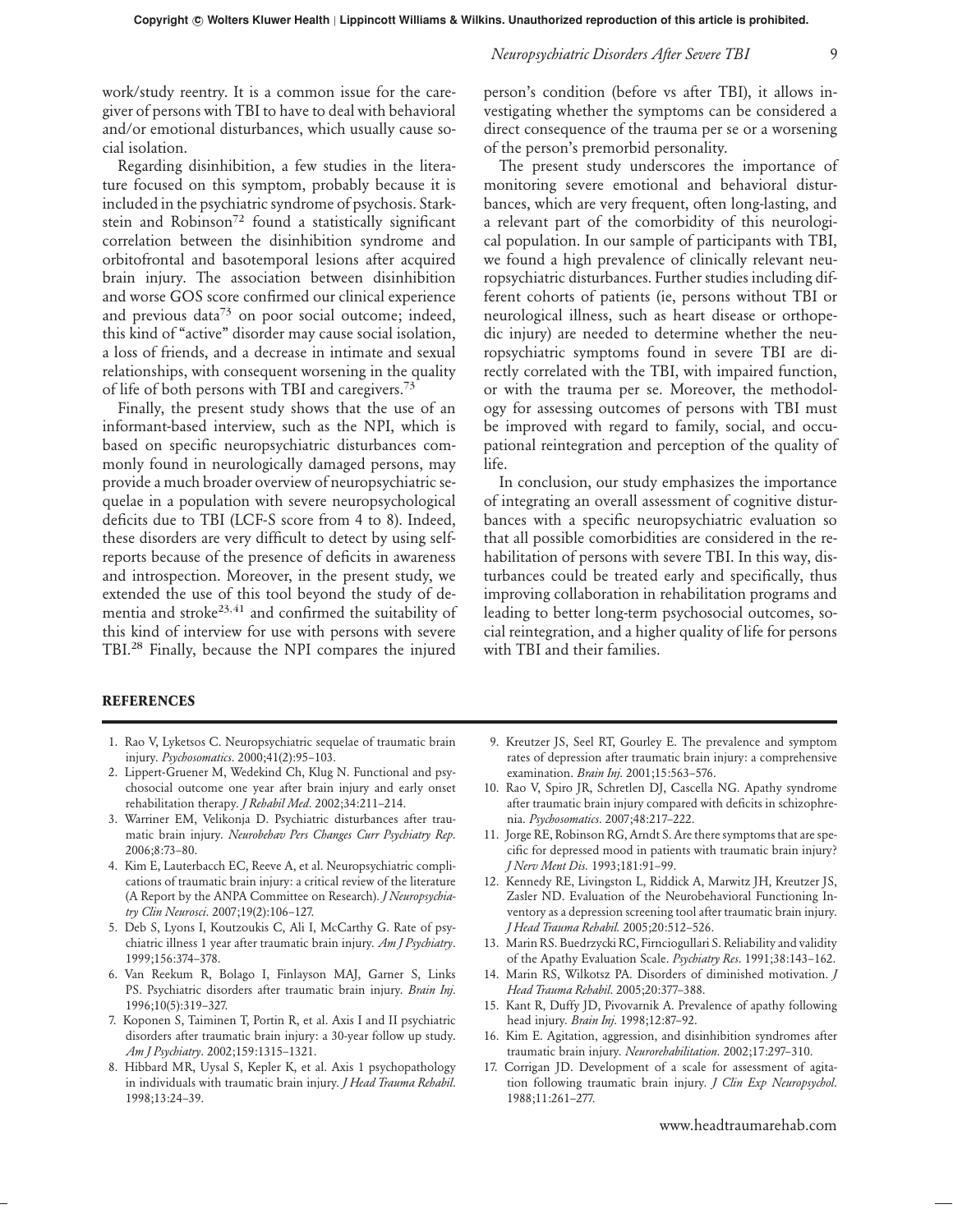- 18. Silver JM, Hales RE, Yudofsky SC. Neuropsychiatric aspects of traumatic brain injury. In: Yudofsky SC, Hales RE, eds. *The American Psychiatric Press Textbook of Neuropsychiatry*. 2nd ed. Washington, DC: American Psychiatric Association; 1994:313–356.
- 19. Levy M, Berson A Cook T, et al. Treatment of agitation following traumatic brain injury: a review of literature. *Neurorehabilitation*. 2005;20:279–306.
- 20. McAllister TW. Evaluation and treatment of neurobehavioral complications of traumatic brain injury—have we made any progress? *Neurorehabilitation.* 2002;17:263–264.
- 21. Sorenson SB, Kraus JF. Occurrence, severity and outcome of brain injury. *J Head Trauma Rehabil*. 1991;5:1–10.
- 22. Arciniegas DB, Topkoff J, Silver JM. Neuropsychiatric aspects of traumatic brain injury. *Curr Treat Options Neurol*. 2000;2(2):186– 196.
- 23. Angelelli P, Paolucci S, Bivona U, et al. Development of neuropsychiatric symptoms in post-stroke patients: a cross sectional study. *Acta Psychiatr Scand.* 2004;110:55–63.
- 24. McAllister TW. Neurobehavioral sequelae of traumatic brain injury: evaluation and management. *World Psychiatry.* 2008;7:3–10.
- 25. American Psychiatric Association*. Diagnostic and Statistical Manual of Mental Disorders (DSM)*. 4th ed. Washington, DC: American Psychiatric Press; 1995.
- 26. Brown RG, MacCarthy B. Psychiatric morbidity in patients with Parkinson's disease. *Psychol Med*. 1990;20:77–87.
- 27. Cummings JL, Mega M, Gray K, Rosemberg-Thompson S, Gornbein J. The Neuropsychiatric Inventory: comprehensive assessment of psychopathology in dementia. *Neurology*. 1994;44:2308– 2314.
- 28. Cantagallo A, Dimarco F. Prevalence of neuropsychiatric disorders in traumatic brain injury patients*. Eur Med Phys*. 2003;38:167–178.
- 29. Teasdale G, Jennett B. Assessment of coma and impaired consciousness. *Lancet*. 1974;2:81–84.
- 30. Hagen C, Malkmus D, Durham P. Levels of Cognitive Functioning. In: *Rehabilitation of the Head Injured Adult. Comprehensive Physical Management*. 8th ed. Downey, CA: Professional Staff Association of Rancho Los Amigos Hospital Inc; 1979:87–90.
- 31. Jennett B, Bond M. Assessment of outcome after severe brain damage. *Lancet*. 1975;1:480–484.
- 32. Jennett B. Clinical assessment of consciousness [Introduction]. *Acta Neurochir*. 1986;36:90.
- 33. Kraus MF. Neuropsychiatric sequelae: assessment and pharmacologic intervention. In: Marion DW, ed. *Traumatic Brain Injury*. Vol 14. New York, NY: Thieme Medicine Publishers; 1999:173–178.
- 34. Wilson BA, Evans JJ, Emslie H, Balleny H, Watson PC, Baddeley A. Measuring recovery from post traumatic amnesia. *Brain Inj.* 1999;13(7):502–520.
- 35. McMillan TM, Jongen EL, Greenwood RJ. Assessment of posttraumatic amnesia after closed head injury: retrospective or prospective? *J Neurol Neurosurg Psychiatry*. 1996;60(4):422–427.
- 36. Adams JH, Doyle D, Ford I, Gennarelli TA, Graham DI, McLellan DR. Diffuse axonal injury: definition, diagnosis and grading. *Histopathology*. 1989;15:49–59.
- 37. Graham DI. Neuropathology of head injury. In: Narayan RK, Wilburger JE, Povlishock JT, eds. *Neurotrauma*. New York, NY: McGraw-Hill; 1996:43–59.
- 38. Meyhaler JM, Peduzz JD, Eleftheriou E, Novack TA. Current concepts: diffuse axonal injury-associated traumatic brain injury. *Arch Phys Med Rehabil.* 2001;82:1461–1471.
- 39. Tomaiuolo F, Carlesimo GA, Di Paola M, et al. Gross morphology and morphometric sequelae in the hippocampus, fornix and corpus callosum of patients with severe non missile traumatic brain injury without macroscopic detectable lesions: a T1 weighted MRI study. *J Neurol Neurosurg Neuropsychiatry.* 2004;75(9):1314–1322.
- 40. Giugni E, Sabatini U, Hagberg GE, Formisano R, Castriota-

Scanderbeg A. Fast detection of diffuse axonal damage in severe traumatic brain injury: comparison between gradient-recalled echo (GRE) and turbo (T-Pepsi) MRI sequences. *Am J Neuroradiol.* 2005;26:1140–1148.

- 41. Binetti G, Mega MS, Magni E, et al. Behavioral disorders in Alzheimer disease: a transcultural perspective*. Arch Neurol.* 1998; 55:539–544.
- 42. Mega MS, Cummings JL, Fiorello T, Gornbein J. The spectrum of behavioral changes in Alzheimer's disease. *Neurology.* 1996;46:130–135.
- 43. Craig AH, Cummings JL, Fairbanks L, et al. Cerebral blood flow correlates of apathy in Alzheimer disease. *Arch Neurol*. 1996;53: 1116–1120.
- 44. Finset A, Andersson S. Coping strategies in patients with acquired brain injury: relationships between coping, apathy, depression and lesion location. *Brain Inj.* 2000;14(10):887–905.
- 45. Marsh NV, Kersel DA, Havill JH, Sleigh JW. Caregiver burden at 6 months following severe traumatic brain injury. *Brain Inj.* 1998;12:225–238.
- 46. Glenn MB, Burke DT, O'Neil-Pirozzi T, et al. Cutoff score on the apathy evaluation scale in subjects with traumatic brain injury. *Brain Inj*. 2002;16(6):509–516.
- 47. Resnick B, Zimmerman SI, Magaziner J, Adelman A. Use of the Apathy Evaluation Scale as measure of motivation in elderly people. *Rehabil Nurs*. 1998;23:141–147.
- 48. Jorge R, Robinson RG. Mood disorders following traumatic brain injury. *Neurorehabilitation.* 2002;17:311–324.
- 49. Babin PR. Diagnosing depression in persons with brain injuries: a look at theories, the DSM-IV and depression measures. *Brain Inj.* 2003;17(10):889–900.
- 50. First MB, Spitzer RL, Gibbon M et al. *Beck Structured Clinical Interview for DSM-IV Axis I Disorders (SCID-1).* New York, NY: Biometrics Research Department, New York State Psychiatric Institute; 1995.
- 51. Marin RS, Firinciogullari S, Biedrzycki RC. The sources of convergence between measures of apathy and depression. *J Affect Disord*. 1993;28:117–124.
- 52. Andersson S, Gundersen PM, Finset A. Emotional activation during therapeutic interaction in traumatic brain injury: effect of apathy, self-awareness and implications for rehabilitation. *Brain Inj.* 1999;13:393–404.
- 53. Pierce CA, Hanks RA. Life satisfaction after traumatic brain injury and the world heath organization model of disability. *Am J Phys Med Rehabil*. 2006;85(11):889–898.
- 54. Steadman-Pare D, Colantonio A, Ratcliff G, Chase S, Vernich L. Factors associated with perceived quality of life many years after traumatic brain injury. *J Head Trauma Rehabil*. 2001;16(4):330– 342.
- 55. McAllister TW, Ferrell RB. Evaluation and treatment of psychosis after traumatic brain injury. *Neurorehabilitation*. 2002;17:357–368.
- 56. Shukla S, Cook BL, Mukherjee S, et al. Mania following head trauma. *Am J Psychiatry*. 1987;144:93–96.
- 57. Starkstein SE, Pearlson GD, Boston J, Robinson RG. Mania after brain injury: a controlled study of causative factors. *Arch Neurol*. 1987;44:1069–1073.
- 58. Nott MT, Chapparo C, Baguley IJ. Agitation following traumatic brain injury: an Australian sample. *Brain Inj*. 2006;20(11):1175– 1182.
- 59. Greve KW, Sherwin E, Stanford MS, et al. Personality and neurocognitive correlates of impulsive aggression in long-term survivors of severe traumatic brain injury. *Brain Inj*. 2001;15:255– 262.
- 60. Tateno A, Jorge RE, Robinson RG. Clinical correlates of aggressive behaviour after traumatic brain injury. *J Neuropsychiatry Clin Neurosci*. 2003;15:155–160.